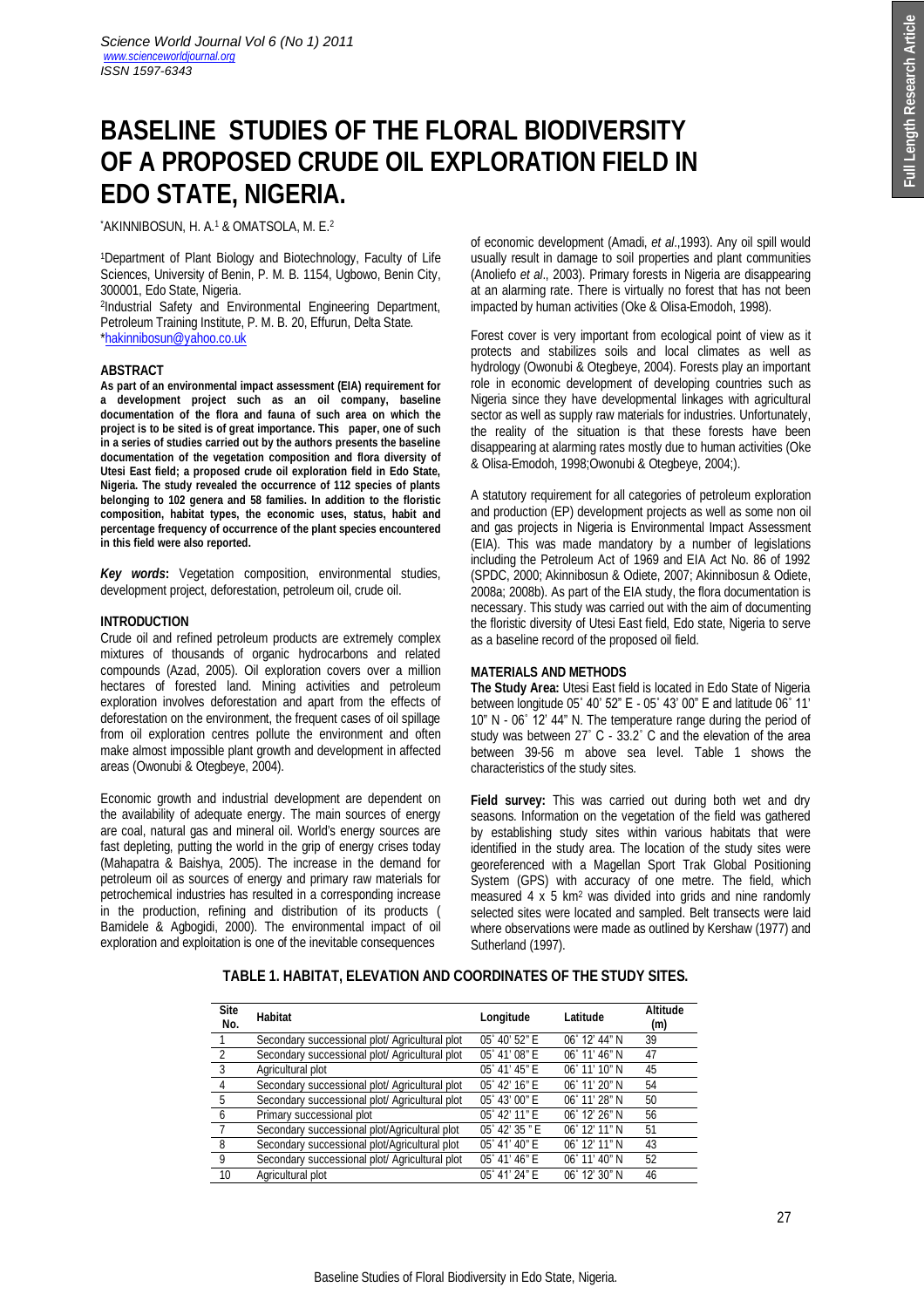Identification of vegetation at the various observation point along the transect were carried out to species level, documented and characterized using 100 m<sup>2</sup> frame quadrat. The nomenclature of trees and weed species were confirmed with appropriate literatures (Keay, 1989; Lowe & Soladoye, 1990; Akobundu & Agyakwa, 1998). Unidentified species were collected, pressed and mounted in plant press and taken to the herbarium for proper identification. Voucher specimens of collected samples were deposited at the University of Benin Herbarium.

#### **RESULTS**

112 species of plants belonging to 102 genera and 58 families were encountered in this study (Table 2). Medicinal plants make up 39% of the total plant species, weeds 26%, edible fruits, food crops, oil crops and fibre crop 31% while timber trees make up 4% of the total 112 plant species encountered in this proposed field of crude oil exploration.

| <b>Botanical Names and Families of Plants</b> | <b>Economic use</b>     | Habit | <b>Status</b> | %Frequency      |
|-----------------------------------------------|-------------------------|-------|---------------|-----------------|
| Acanthaceae                                   |                         |       |               |                 |
| Asystasia gangetica (Linn.) T. Anders         | Medicinal               | Herb  | R             | 10              |
| Agavaceae                                     |                         |       |               |                 |
| Dracaena arborea (Wild.) Link                 | Medicinal               | Tree  | R             | 20              |
| Dracaena mannii Bak.                          | Medicinal               | Tree  | R             | 10              |
| Amaranthaceae                                 |                         |       |               |                 |
| Achyranthes aspera Linn.                      | Medicinal               | Herb  | R             | 20              |
| Anacardiaceae                                 |                         |       |               |                 |
| Anacardium occidentale Linn.                  | Edible fruit            | Tree  | R             | 10              |
| Mangifera indica Linn.                        | Edible fruit            | Tree  | R             | 10              |
| Spondias mombin Linn.                         | Medicinal               | Tree  | Ċ             | 30              |
| <b>Annonaceae</b>                             |                         |       |               |                 |
| Annona muricata Linn.                         | Edible fruit            | Tree  | R             | 10              |
| Cleistopholis patens (Benth.) Engl. & Diels   | Weed                    | Tree  | R             | 10              |
| Dennettia tripetala Bak. f.                   | Edible fruit            | Tree  | R             | $\overline{20}$ |
| Xylopia aethiopica (Dunal) A. Rich.           | Spice/ Medicinal        | Tree  | R             | 10              |
| Apocynaceae                                   |                         |       |               |                 |
| Alstonia boonei De Wild.                      | Medicinal               | Tree  | R             | 20              |
| Funtumia elastica (Preuss) Stapf.             | Medicinal               | Tree  | R             | 20              |
| Rauvolfia vomitoria Afzel.                    | Medicinal               | Tree  | D             | 80              |
| Araceae                                       |                         |       |               |                 |
| Anchomanes difformis Engl.                    | Medicinal               | Herb  | C.            | 50              |
| Cercestis afzelii Schott                      | <b>Fibre/ Medicinal</b> | Herb  | C             | 30              |
| Xanthosoma mafaffa Schott                     | Edible crop             | Herb  | C.            | 30              |
| Arecaceae                                     |                         |       |               |                 |
| Cocos nucifera Linn.                          | Edible fruit            | Tree  | R             | 10              |
| Elaeis guineensis Jacq.                       | Oil/multipurpose        | Tree  | Ċ             | 40              |
| Asteraceae                                    |                         |       |               |                 |
| Ageratum conyzoides Linn.                     | Medicinal/Weed          | Herb  | R             | 10              |
| Aspilia africana (Pers.) C. D. Adams          | Weed/Medicinal          | Herb  | R             | 10              |
| Chromolaena odorata (L.) R. M. King &         |                         |       | Α             | 90              |
| Robinson                                      | Weed/Medicinal          | Herb  |               |                 |
| Conyza sumatrensis (Retz.) Walker             | Weed                    | Herb  | C             | 30              |
| <b>Bignoniaceae</b>                           |                         |       |               |                 |
| Newbouldia laevis (P.Beauv.)Seeman ex         |                         |       |               |                 |
| Bureau.                                       | Medicinal               | Tree  | R             | 20              |
| Spathodea campanulata P.Beauv.                | Timber                  | Tree  | R             | 10              |
| Bolanophoraceae                               |                         |       |               |                 |
| Thoningia sanguinea Vahl.                     | Medicinal               | Herb  | R             | 10              |
| Bombacaceae                                   |                         |       |               |                 |
| Ceiba pentandra (Linn.) gaertn.               | Medicinal               | Tree  | C             | 30              |
| <b>Bromeliaceae</b>                           |                         |       |               |                 |
| Ananas comosus (Linn.) Merr.                  | Edible fruit            | Herb  | R             | 10              |
| <b>Burseraceae</b>                            |                         |       |               |                 |
| Dacryodes edulis (D.Don) Lam.                 | Edible fruit            | Tree  | R I           | 10              |

# **TABLE 2. FLORA DIVERSITY OF UTESI EAST, EDO STATE, NIGERIA.**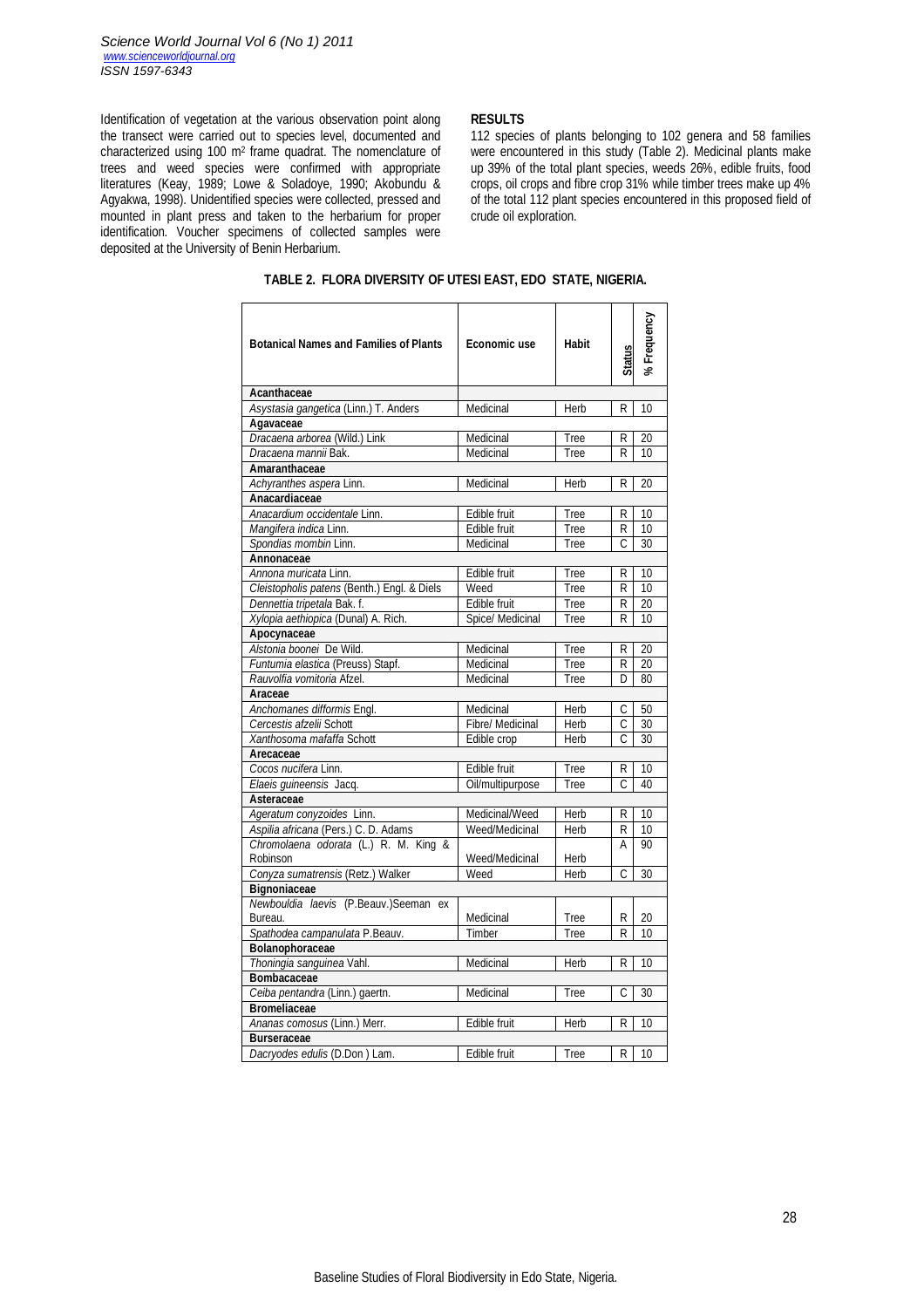# **Table 2 cont.**

| Caesalpiniaceae                                        |                        |                |                              |                       |  |
|--------------------------------------------------------|------------------------|----------------|------------------------------|-----------------------|--|
| Anthonotha macrophylla P.Beauv.                        | Weed                   | Tree           | $\overline{C}$               | 30                    |  |
| Berlinia grandiflora (Vahl) Hutch. & Dalz.             | Weed                   | Tree           | R                            | 20                    |  |
| Dialium guineense Willd.                               | Edible fruit           | Tree           | C                            | 40                    |  |
| Caricaceae                                             |                        |                |                              |                       |  |
| Carica papaya Linn.                                    | Edible fruit           | Tree           | R                            | 10                    |  |
| Combretaceae                                           |                        |                |                              |                       |  |
| Combretum zenkeri Engl. & Diels.                       | Weed                   | Liana          | R                            | 20                    |  |
| Commelinaceae<br>Commelina benghalensis Linn.          | Weed                   | Herb           | R                            | 20                    |  |
| Palisota hirsute (Thunb.) K. Schum.                    | Medicinal              | Herb           | D                            | 80                    |  |
| Connaraceae                                            |                        |                |                              |                       |  |
| Cnestis ferruginea DC.                                 | Medicinal              | Shrub          | D                            | 70                    |  |
| Convolvulaceae                                         |                        |                |                              |                       |  |
| Ipomoea batatas Linn.                                  | Food crop              | Herb           | R                            | 10                    |  |
| Ipomoea involucrata P.Beauv.                           | Weed                   | Herb           | R                            | 10                    |  |
| Cucurbitaceae                                          |                        |                |                              |                       |  |
| Momordica charantia Linn.                              | Medicinal              | Herb           | С                            | 30                    |  |
| Cyperaceae                                             |                        |                |                              |                       |  |
| Fuirena umbellate Rottb.                               | Weed                   | Herb           | R                            | 10                    |  |
| <b>Davalliaceae</b>                                    |                        |                |                              |                       |  |
| Nephrolepis biserrata                                  | Weed                   | Herb           | R                            | 10                    |  |
| <b>Dioscoreaceae</b>                                   |                        |                |                              |                       |  |
| Dioscorea alata Linn.                                  | Food crop              | Liana          | R.                           | 10                    |  |
| Dioscorea bulbifera Linn.                              | Food crop              | Liana          | R<br>$\overline{\mathsf{C}}$ | 10<br>$\overline{30}$ |  |
| Dioscorea cayenensis Lam.<br>Dioscorea rotundata Poir. | Food crop<br>Food crop | Liana<br>Liana | С                            | 40                    |  |
| Ebenaceae                                              |                        |                |                              |                       |  |
| Diospyros crassiflora Hiern                            | Medicinal/Timber       | Tree           | R                            | 10                    |  |
| Euphorbiaceae                                          |                        |                |                              |                       |  |
| Alchornea cordifolia (Schum. & Thonn.)                 |                        |                |                              |                       |  |
| Muell. Arg.                                            | Medicinal              | Shrub          | D                            | 60                    |  |
| Drypetes gilgiana (Pax) Pax & K.Hoffm                  | Edible fruit           | Shrub          | R                            | 10                    |  |
| Hevea brasiliensis (A. Juss.) Muell. Arg.              | Rubber latex           | Tree           | D                            | 80                    |  |
| Maesobotrya barteri (Baill.) Hutch.                    | Edible fruit           | <b>Tree</b>    | R                            | 20                    |  |
| Manihot esculenta Crantz                               | Food crop              | Shrub          | D                            | 60                    |  |
| Manniophyton fulvum Mull. Arg.                         | Weed                   | Liana          | R                            | 20                    |  |
| Phyllanthus amarus Schum. & Thonn                      | Medicinal              | Herb           | C                            | 30                    |  |
| Tetrorchidium didymostemon (Baill.) Pax &              |                        |                |                              |                       |  |
| K. Hoffm.                                              | Medicinal              | Tree           | R                            | 10                    |  |
| <b>Gutiferae</b><br>Allanblackia floribunda Oliv.      |                        |                | C                            | 40                    |  |
| Hydrophyllaceae                                        | Medicinal              | Tree           |                              |                       |  |
| Hydrolea corymbosa                                     | Weed                   | Herb           | R                            | 10                    |  |
| Hypericaceae                                           |                        |                |                              |                       |  |
| Harungana madagascariensis Lam. ex Poir                | Medicinal              | Shrub          | R                            | 10                    |  |
| Irvingiaceae                                           |                        |                |                              |                       |  |
| Irvingia gabonensis (Aubry-Lecomte ex                  |                        |                |                              |                       |  |
| O'Rorke) Baill.                                        | <b>Edible Fruit</b>    | Tree           | R                            | 10                    |  |
| Lauraceae                                              |                        |                |                              |                       |  |
|                                                        | Edible Fruit /         |                |                              |                       |  |
| Persea Americana Miller.                               | Medicinal              | <b>Tree</b>    | R                            | 10                    |  |
| Loganiaceae                                            |                        |                |                              |                       |  |
| Anthocleista vogelii Planch.                           | Medicinal              | Tree           | С                            | 30                    |  |
| <b>Malvaceae</b>                                       |                        |                |                              |                       |  |
| Abelmoschus callei (A. Chev.) Stevels                  | Food crop              | Shrub          | R                            | 10                    |  |
| Sida acuta R.E. Fries                                  | Medicinal              | Shrub          | С                            | 50                    |  |
| Urena lobata Linn.<br><b>Marantaceae</b>               | Medicinal              | Shrub          | R                            | 20                    |  |
| Thalia geniculata Linn.                                | Weed                   | Herb           | R                            | 10                    |  |
| Thaumatococcus danielii Bth.                           | Wrapping leaves        | Herb           | D                            | 60                    |  |
| <b>Melastomataceae</b>                                 |                        |                |                              |                       |  |
| Heterotis prostrata (Sm.) Jac.-Fél                     | Weed                   | Herb           | R                            | 20                    |  |
| Mennispermaceae                                        |                        |                |                              |                       |  |
| Cissampelos mucronata A. Rich.                         | Weed                   | Herb           | R                            | 20                    |  |
| Mimosaceae                                             |                        |                |                              |                       |  |
| Albizia adianthifolia (Schum.) W.F. Wight              | Timber/Medicinal       | Tree           | D                            | 60                    |  |
| Albizia zygia (DC.) J. F. Macbr.                       | Timber                 | Tree           | D                            | 60                    |  |
| Entada africana Guill. & Perr                          | Weed                   | <b>Tree</b>    | R                            | 10                    |  |
|                                                        |                        |                |                              |                       |  |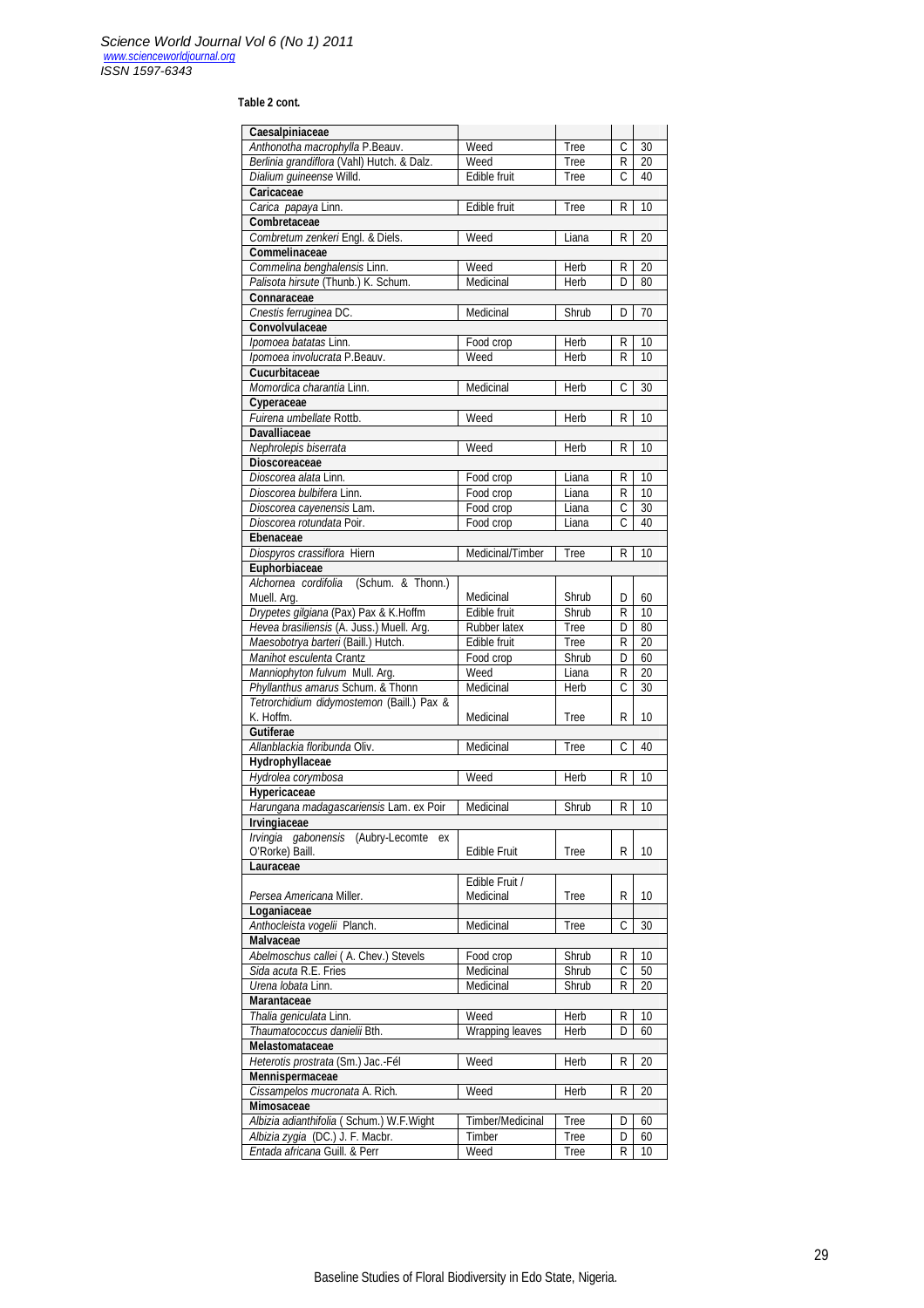# **Table 2 cont…**

| Moraceae                                    |                         |                 |                |                 |
|---------------------------------------------|-------------------------|-----------------|----------------|-----------------|
| Musanga cecropioides R. Br.                 | Medicinal               | Tree            | R              | 10              |
| Myrianthus arboreus P. Beauv.               | Edible leaves           | Tree            | C              | 40              |
| <b>Musaceae</b>                             |                         |                 |                |                 |
| Musa paradisiaca Linn.                      | Edible fruit            | Pseudo-<br>tree | D              | 80              |
| Musa sapientum Linn.<br><b>Myristaceae</b>  | Food crop               | Pseudo-<br>tree | D              | 60              |
| Pycnanthus angolensis (Welw.) Warb.         | Medicinal/timber        | Tree            | Ċ              | 40              |
| <b>Myrtaceae</b>                            |                         |                 |                |                 |
|                                             | Edible fruit /          |                 |                |                 |
| Psidium guajava Linn.<br><b>Olacaceae</b>   | Medicinal               | Tree            | R              | 10              |
| Olax subscorpioidea Oliv.                   | Medicinal               | Tree            | R              | 10              |
| Papilionaceae                               |                         |                 |                |                 |
|                                             | Forage/ Cover           |                 |                |                 |
| Calopogonium mucunoides Desv.               | crop                    | Herb            | R              | 20              |
|                                             | Forage/ Cover           |                 |                |                 |
|                                             |                         |                 |                |                 |
| Centrosema pubescens Benth.                 | crop                    | Herb            | R              | 20              |
|                                             | Oil Crop/               |                 |                |                 |
| Pentaclethra macrophylla Benth.             | Medicinal               | Tree            | D              | 60              |
| Poaceae                                     |                         |                 |                |                 |
| Andropogon tectorum Schum. & Thonn.         | Weed                    | Herb            | С              | 30              |
| Bambusa vulgaris Linn.                      | <b>Building/ Stakes</b> | Tree            | R              | 20              |
| Oplismenus burmannii (Retz.) P. Beauv.      | Weed                    | Herb            | R              | 10              |
| Panicum maximum Jacq.                       | Weed                    | Herb            | C              | 30              |
| Paspalum scrobiculatum Linn.                | Weed                    | <b>Herb</b>     | C              | 50              |
| Setaria longiseta P.Beauv.                  | Weed                    | Herb            | D              | 60              |
| Sporobolus pyramidalis P.Beauv.             | Weed                    | Herb            | R              | 10              |
| Polypodiaceae                               |                         |                 |                |                 |
| Platycerium stemaria (P. Beauv.) Desv.      | Weed                    | Herb            | R              | 10              |
| Portulacaceae                               |                         |                 |                |                 |
| Talinum triangulare (Jacq.) Willd.          | Vegetable/ Weed         | Herb            | R              | 10              |
| Rhamnaceae                                  |                         |                 |                |                 |
| Maesopsis eminii Engl.                      | Medicinal               | Tree            | R              | 10              |
| Rubiaceae                                   |                         |                 |                |                 |
| Tricalysia macrophylla K. Schum.            | Weed                    | Tree            | R              | 10              |
|                                             |                         |                 |                |                 |
| Rutaceae                                    |                         |                 |                |                 |
| Citrus reticulata G. Don                    | Edible fruit            | Tree            | R              | 10              |
| Citrus sinensis Osbek.                      | Edible fruit            | <b>Tree</b>     | R              | 20              |
| Zanthoxyllum gilletii (De Willd.) Waterman  | Medicinal               | Tree            | C              | 30              |
| Sapindaceae                                 |                         |                 |                |                 |
| Blighia unijugata Bak.                      | Medicinal               | Tree            | R              | 10              |
| Lecaniodiscus cupanioides Planch. ex Bth.   | Medicinal               | Tree            | R              | 10              |
| Sapotaceae                                  |                         |                 |                |                 |
| Afrosersalisia afzelii (Engl.) A. Chev.     | For charcoal            | Tree            | $\overline{R}$ | $\overline{10}$ |
| Chrysophyllum albidum                       | Edible fruit            | Tree            | R              | 10              |
| Pachystela brevipes (Bak.) Baill.           | For carving             | Tree            | R              | 10              |
| Selaginellaceae                             |                         |                 |                |                 |
| Selaginella willdenovii (C. Prest.) Spring. | Weed                    | Herb            | R              | $\overline{20}$ |
| Smilacaceae                                 |                         |                 |                |                 |
| Smilax anceps Willd.                        | Weed                    | Liana           | D              | 70              |
| <b>Sterculiaceae</b>                        |                         |                 |                |                 |
| Cola acuminata (P.Beauv.) Schott & Endl.    | Edible fruit            | Tree            |                |                 |
| Cola millenii (Vent.) Schott & Endl.        | Edible fruit            | Tree            | R<br>R         | 10<br>10        |
|                                             |                         |                 |                |                 |
| Cola nitida (Vent.) Schott & Endl.          | Edible fruit            | Tree            | R              | 20              |
| Sterculia tragacantha Lindl.                | Medicinal               | <b>Tree</b>     | C              | 40              |
| <b>Tiliaceae</b>                            |                         |                 |                |                 |
| Desplatsia subericarpa Bocq.                | Edible fruit            | Tree            | R              | 10              |
| Triumfetta cordifolia A. Rich               | Medicinal               | Shrub           | C              | 30              |
| <b>Ulmaceae</b>                             |                         |                 |                |                 |
| Trema orientalis (L.) Blume                 | Medicinal               | Tree            | R              | 10              |
| Verbenaceae                                 |                         |                 |                |                 |
| Clerodendron splendens G. Don.              | Medicinal               | Liana           | R              | 10              |
| Zingiberaceae                               |                         |                 |                |                 |
| Aframomum sceptrum (Oliv. & Hanb.)          |                         |                 |                |                 |
| K.Schum.                                    | Food crop (Spice)       | Herb            | D              | 60              |
|                                             |                         |                 |                |                 |

Status\*  $A =$  Abundant, D = Dominant, C = Common, R = Rare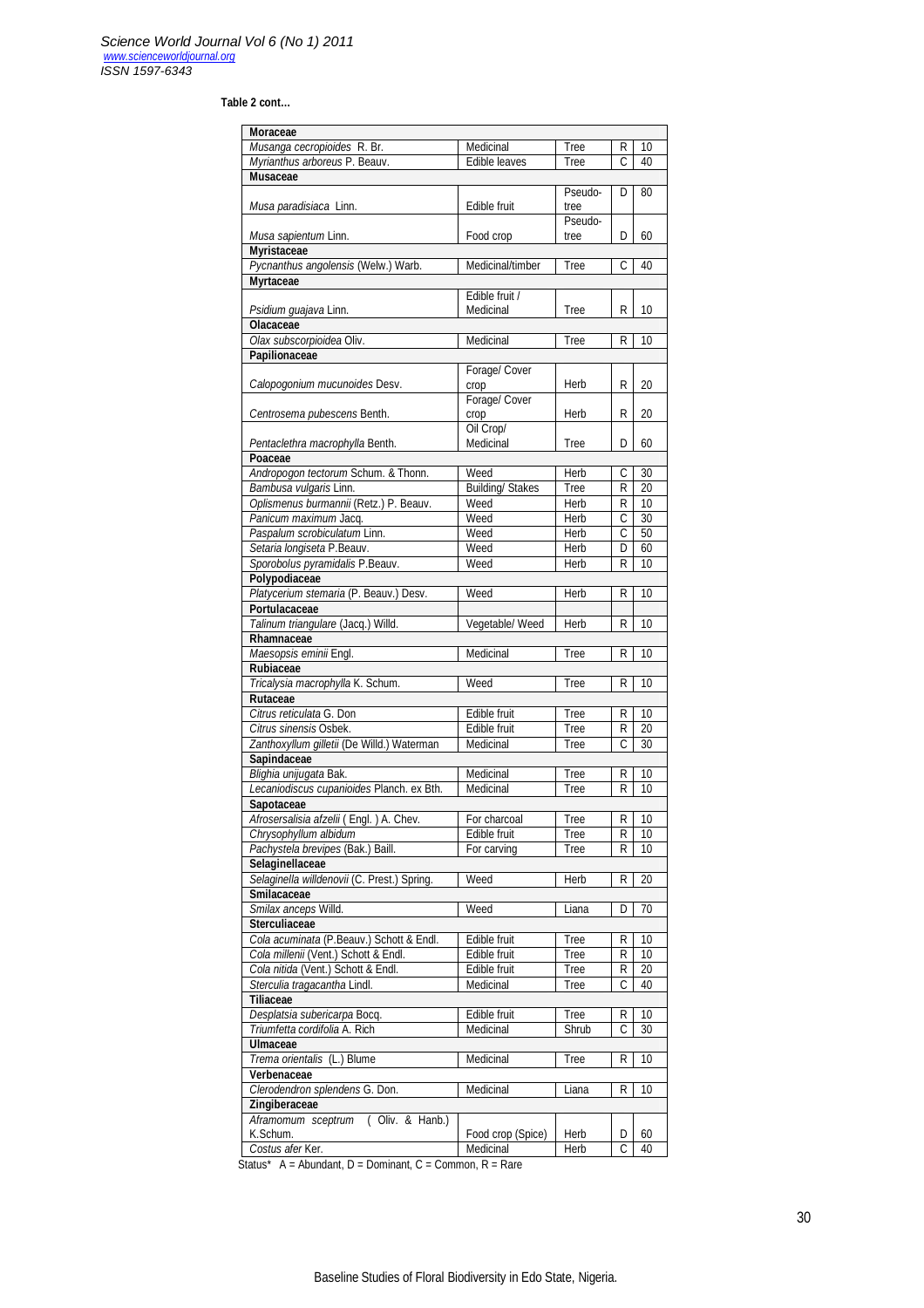#### *Science World Journal Vol 6 (No 1) 2011 www.scienceworldjournal.org ISSN 1597-6343*

## **DISCUSSION**

Different plants with various economic uses were encountered in this study.Thirty-nine percent (39%) of the 12 species are being used for various medicinal purposes (Gill, 1992; Nwosu, 2002; Idu *et al*., 2003; Oboh *et al.,* 2004; Omoigui *et al*., 2004; Edeoga *et al*, 2005; Ugbogu & Odeowo, 2005; Odugbemi & Akinsulire, 2006, Idu *et al*., 2007a; 2007b; 2007c; 2007d; Idu *et al*., 2008; Akinnibosun *et al.,* 2008).

Edible fruits, food crops, oil crops and spices make up 31% of the plant species. The weed species were 26%. The proposed oil field traverses agricultural plots, primary successional plots, secondary successional plots and mixture of two or more types of plots. Secondary successional plot/ Agricultural plots make up 70% of the sampled sites while primary successional plot was 10%. Fruits, spices, food and oil crops are found in one or some of the habitat identified in this study site. Exclusive Agricultural plot only make up 20% of the sampled site. Primary and Secondary forests are found in the primary and secondary successional plots respectively while agricultural crops are found in the agricultural plots. Farming and timber exploitation have resulted in the disappearance of most of the primary vegetation as the total agricultural plots accounted for 90% of sampled sites. The disappearance of primary vegetation due to farming activities and logging was corroborated by Akinnibosun & Odiete (2007, 2008b). The percentage frequency of occurrence showed the abundance of *Chromolaena odorata*  (90%), dominance of *Setaria barbata* (60%), *Smilax anceps* (70%) and common presence of *Paspalum scrobiculatum* (50%), *Panicum maximum* (30%), *Andropogon tectorum* (30%) and *Conyza sumatrensis* (30%) as the most encountered weeds in the studied sites. Poaceae family was the most diverse and has the highest % frequency of occurrence of weed species in the studied field. Weeds have been linked with great pressure on land for agricultural purpose and has resulted in the lost of pristine forest rendering most forest in secondary form (Akinnibosun & Odiete 2007; 2008b). A weed has been defined as a plant growing where man does not want it to be (Onwueme & Sinha, 1991). They are associated with man and his activities and survive unfavourable ecological conditions by producing abundant seeds, storage organs (Ogbe & Osawaru, 1988) and efficient mechanisms for seed dispersal (Onwueme & Sinha, 1991). Weeds have been associated with food production since early men settled down from a fruit gathering enterprise to one in which he grew certain preferred plants to meet his needs for food, fibre and shelter (Akobundu, 1989).

Farming is the main occupation of the local people, cassava (*Manihot esculenta*) (60%) and yam (*Dioscorea rotundata*) (40%) with (*Dioscorea cayenensis*) to a lesser extent were the dominant staple economic crops under cultivation with plantain (*Musa paradisaca*) (80%) and banana (*Musa sapientum*) (60%). *Afromomum sceptrum* (Grains of paradise) (60%) is dominant in this field and is an economically useful spice for the cooking of pepper soup (Akinnibosun & Odiete 2007). The leaves of *Thaumatococcus danielii* another economically important and dominant species (60%) in this field is gathered and sold to generate income especially by women and children. This plant has been reported to be used for wrapping prepared food such as rice, solid pap ('Agidi' or 'Eko') and 'moimoi' (Akinnibosun & Odiete 2007).

Four per cent of the plants in this field are utilized as timber trees. Deforestation, which is the removal of forest and other forms of vegetation cover from a site without replacement does not only involve felling of trees but the removal of shrubs, lianes, grasses and other plants from the forest (Owonubi & Otegbeye, 2004). Other causes of deforestation include fuel wood gathering, livestock grazing, bush burning, de-reservation by government and

mining activities (Owonubi & Otegbeye, 2004). The forest is of great value in soil conservation by protecting the soil from erosion and improvement of agricultural land (Owonubi & Otegbeye, 2004).

Industrial development of a nation can not be possible without the building of infrastructures which will necessitate the cutting down of trees and other plants. There is virtually no forest that has not been impacted by human activities (Oke & Olisa-Emodoh, 1998). (Owonubi & Otegbeye, 2004) asserted that there is the need for sustainable forest management and that all the goods and services offered by the forests can only be sustained if the forests are allowed to remain in the landscape at or above a given threshold.

The loss of biodiversity due to deforestation should be reduced to the barest minimum when it is inevitable to cut down the vegetation to give way for industrial development.

Plant species encountered in this field have been documented for posterity and for future reference when an Environmental Evaluation Report (EER) of this field is to be made during the decommissioning of the oil company equipment.

## **REFERENCES**

Akinnibosun, F. I., Akinnibosun, H. A., Ibeh, I. N. & Osaghae, F. (2008). Antibacterial activity of *Phyllanthus amarus* Schum. and Thonn. on five vegetative organisms. *Plant Archives* 8(2):563-568.

Akinnibosun, H. A. & Odiete, W. (2007). Preliminary studies of floristic diversity and vegetation composition of Utesi West, Edo State, Nigeria. *Tropical Journal of Environmental Science and Health* 10(1):01-10.

Akinnibosun, H. A. & Odiete, W. (2008a). Baseline environmental studies of floristic diversity of a crude oil exploration site in Edo State, Nigeria. *Plant Archives*. 8(2): 551-336.

Akinnibosun, H. A. & Odiete, W. (2008b). Preliminary studies of vegetation composition and floristic diversity of Aageka, Edo State, Nigeria. *Tropical Journal of Environmental Science and Health* 11(1):07-14.

Akobundu, I. O. (1989). Weed Control as a Science in the Tropics. *Nigerian Journal of Weed Science* 2: 57-60.

Akobundu, I. O. & Agyakwa, C. W. (1998). *A Handbook of West*  African Weeds, 2<sup>nd</sup> ed. International Institute of Tropical Agriculture, Ibadan, Nigeria.

Amadi, A., Dickson, A. A. & Matee, G. O. (1993). Remediation of oil polluted soils: 1. Effect of organic and inorganic nutrient supplements on the performance of maize (*Zea mays*). *Water, Air and Soil Pollution* 66:59-76.

Anoliefo, G. O., Vwioko, D. E & Mpamah, P. (2003).Regeneration of *Chromolaena odorata* (L.) K. & R. in crude oil polluted soil: a possible phytoremediating agent. *Benin Science Digest* 1: 9-16.

Bamidele, J. F. & Agbogidi, O. M. (2000). Toxicity of Odidi petroleum oil and its water soluble fraction on three aquatic macrophytes. *Nigerian Journal of Science and Environment* 2**:**113- 121.

Azad, M. (2005). Toxicity of water solube fractions of four fuel on *Metamystdopsis insularis*, an indigenous tropical mysid species. *Environmental monitoring and Assessment* 104:37-44.